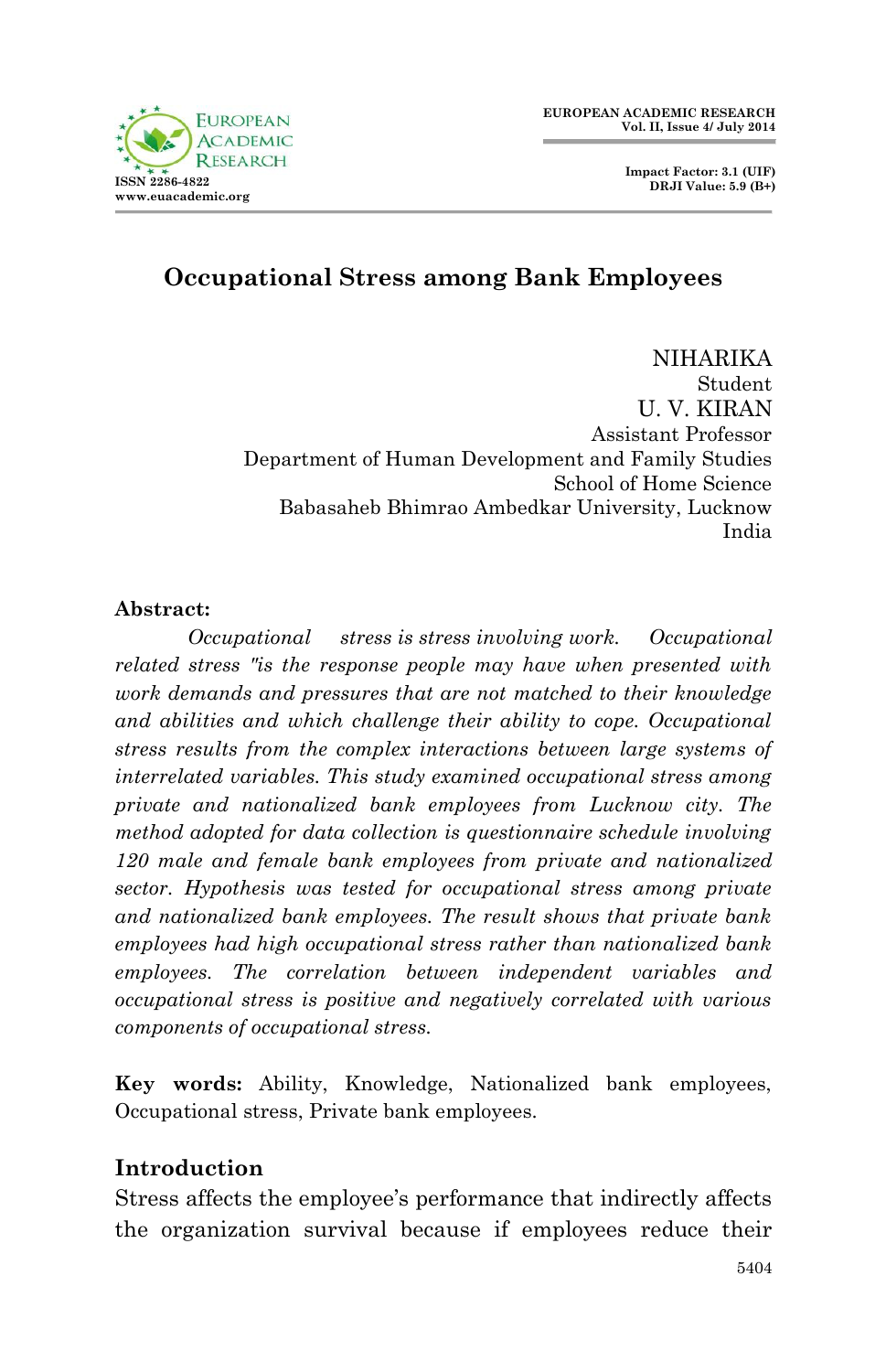work efficiency and can't work best for their organizational performance but also lost healthy shares in an increasingly competitive market and may even jeopardize their survival (Kazmi,2008). It is therefore, an essentials task for management to deal effectively and prevents this suffering. It is the responsibility of management to fight against the stress at work, to identify the suitable course of action and solve them. Improving stress prevention is a positive action that contributes to a better health of workers and generates great organization efficiency and performance (Sharmila, 2012).

Stress related with a job or occupation is called occupational stress. Stress is a universal phenomenon, excess of which results in intense and distressing experience. Occupational stress refers to a situation where occupation related factors interact with employee to change i.e. disrupts or enhance his / her psychological and or physiological conditions such that the person is forced to deviate from normal functioning. Occupational stress is generally defined in terms of relationship between a person and his environment. There is potential for stress when an environmental situation is perceived as presenting demand which threatens to exceed the person's capabilities and resources for meeting it. Every occupation has some stress, which may differ in its degree. (Bhatt, 2013)

It is important to differ between three intimately related terms: stressors, stress and strain according to L. Francis and J Barling. Stressors are defined as the external events such as difficult relationship in the work place or a heavy work load that contribute to the experience of stress S. L. Sauter, L.R. Murphy and J.J. Hurrell. Stress is considered to be an individual's internal response to stressors and is characterized by arousal and displeasure. Strain, on the other hand, describes the long term effect of stress and includes psychological outcomes such as anxiety and depression (Kayastha, 2012).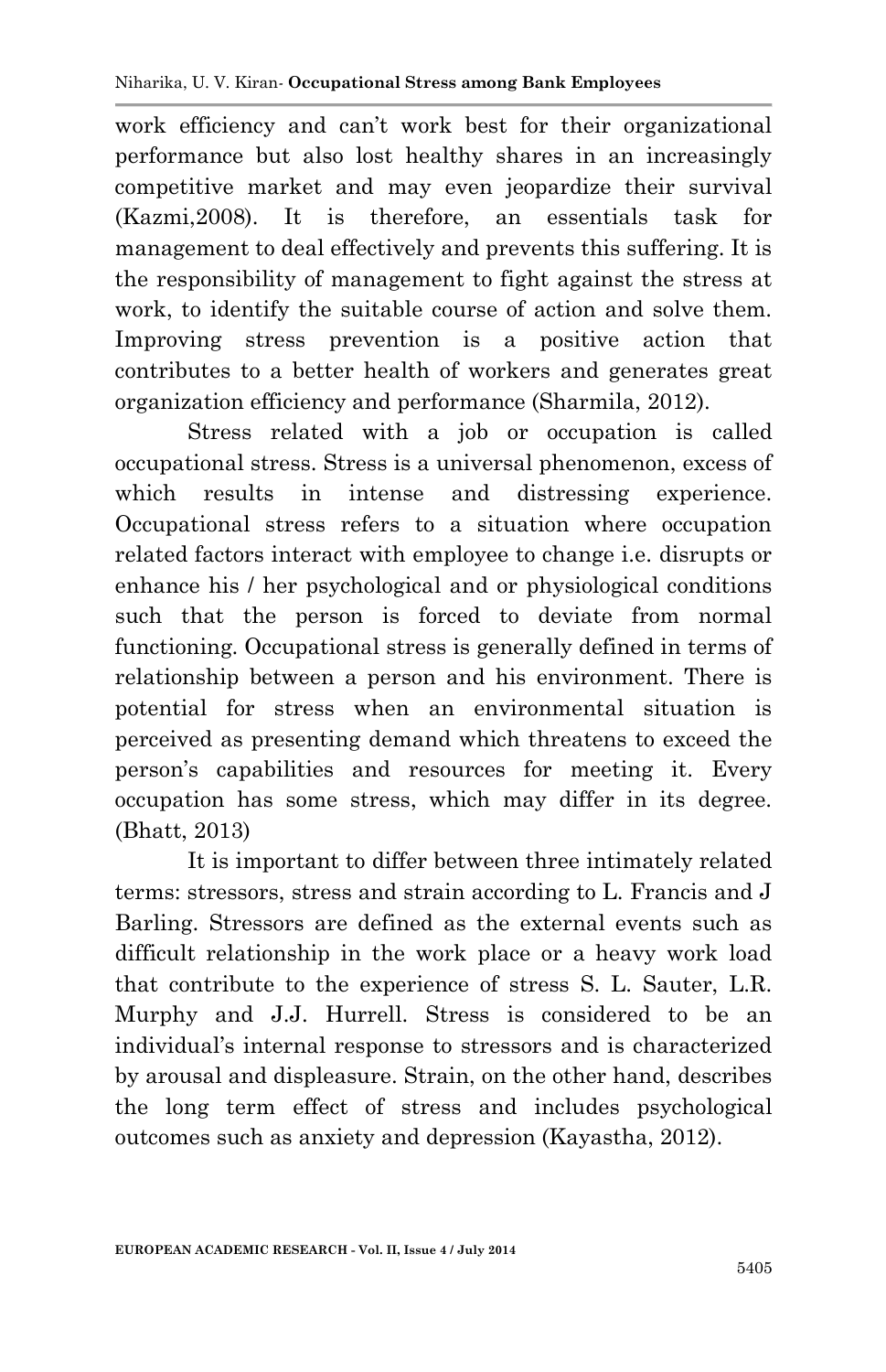#### **Objectives of the study**

- 1- To find out the occupational stress among bank employees.
- 2- To estimate the relationship between independent variables and various components of occupational stress.

### **Hypothesis**

- 1- Ho1: There is no significant difference in occupational stress among private and nationalized bank employees.
- 2- Ho2: There is no significant relationship between independent variables and occupational stress.

### **Methodology**

Ex-post facto research design was used for this study. Multi stage random sampling technique was followed in the present study. The present study was conducted in different areas of Lucknow city. The independent variables considered for the study were Hierarchy, Work experience, Type of bank. With the aid of occupational stress index (Srivastava & Singh, 1976) data was collected from 120 bank employees who were randomly selected from private bank 40 employees (20 male, 20 female) and from nationalized bank 80 employees (40 male, 40 female). The employees were selected randomly, due to the busy schedule of respondents.

#### **Results and Discussion**

|       |  |  | Table No 1- Assessment of occupational stress according to type of |  |  |  |
|-------|--|--|--------------------------------------------------------------------|--|--|--|
| bank. |  |  |                                                                    |  |  |  |

|                | Private           |      | <b>Nationalized</b> |           |          |           |  |
|----------------|-------------------|------|---------------------|-----------|----------|-----------|--|
| Items          | <b>SD</b><br>Mean |      | Mean                | <b>SD</b> |          | $\cdot$ P |  |
|                |                   |      |                     |           |          | value     |  |
| Role overload  | 15.00             | 4.07 | 22.29               | 3.81      | $9.64*$  | .00       |  |
| Role ambiguity | 12.45             | 3.07 | 11.28               | 3.75      | 1.71     | .09       |  |
| Role conflict  | 15.95             | 3.22 | 14.66               | 3.04      | 2.14     | .03       |  |
| Unreasonable   | 12.03             | 2.20 | 12.80               | 2.49      | $1.66\,$ | .09       |  |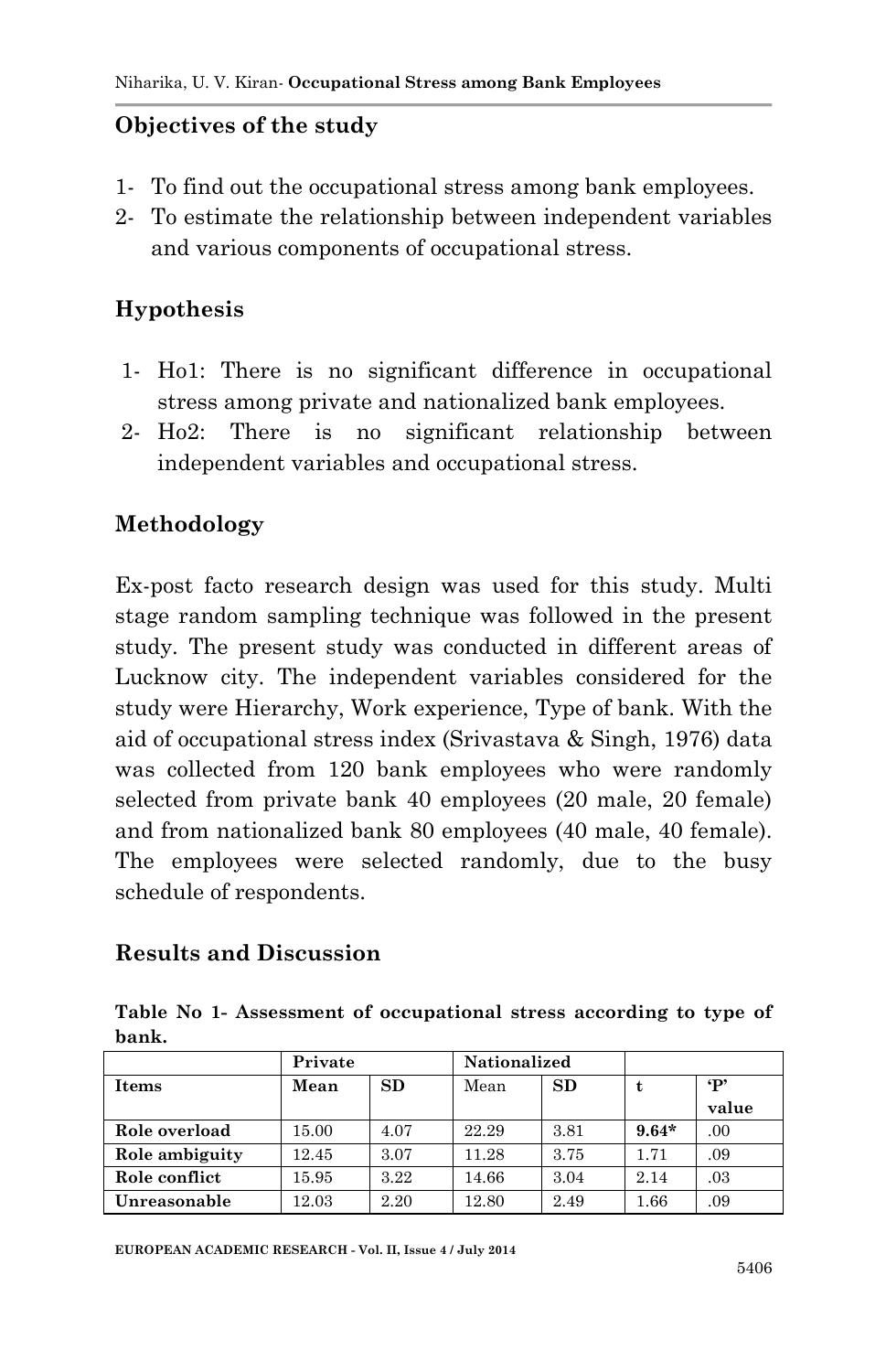| group                |       |      |       |      |          |      |
|----------------------|-------|------|-------|------|----------|------|
| Responsibility for   | 9.60  | 2.22 | 7.21  | 2.67 | $4.86*$  | .00  |
| persons              |       |      |       |      |          |      |
| Under                | 14.43 | 4.33 | 10.63 | 4.15 | $4.66*$  | .00  |
| participation        |       |      |       |      |          |      |
| <b>Powerlessness</b> | 10.03 | 1.59 | 7.65  | 1.04 | $9.79*$  | .00  |
| Poor<br>peer         | 12.88 | 2.89 | 10.75 | 2.65 | $3.90*$  | .00  |
| relations            |       |      |       |      |          |      |
| Intrinsic            | 11.85 | 2.60 | 11.72 | 2.22 | .27      | .78  |
| impoverishment       |       |      |       |      |          |      |
| Law status           | 9.65  | 2.00 | 8.50  | 1.46 | $3.56*$  | .00  |
| Strenuous            | 16.15 | 1.60 | 7.75  | 1.70 | $25.85*$ | .00. |
| working condition    |       |      |       |      |          |      |
| Unprofitability      | 8.08  | 1.91 | 3.56  | 1.47 | $14.27*$ | .00. |

Niharika, U. V. Kiran*-* **Occupational Stress among Bank Employees**

The above table depicts that significant difference exist between the employees of private and nationalized bank in terms of their occupational stress. It can be inferred from the above table that the role overload of private and nationalized bank is not equal with the mean value of 15.00 and 22.29. It can also be seen that all the items under occupational stress, role overload was felt by majority of the respondents had problem of responsibility for persons, law status, powerlessness and unprofitability.

It can also be noted that strenuous working conditions were high among private bank employees in comparison to nationalized bank employees. Very few respondents reported the problem of unprofitability from nationalized bank.

As per the norms table 3 from occupational stress index, the stress of the respondents under different items can be categorized and compared at two levels- low and high.

**EUROPEAN ACADEMIC RESEARCH - Vol. II, Issue 4 / July 2014** The private bank employees had low role overload and nationalized bank employees had high role overload. The employees of private and nationalized banks had high occupational stress for unreasonable group and intrinsic impoverishment. Employees of private and nationalized bank employees had low occupational stress for responsibility for persons. Private bank employees had high occupational stress for role ambiguity, role conflict, under participation, powerlessness, peer relations, law status, strenuous working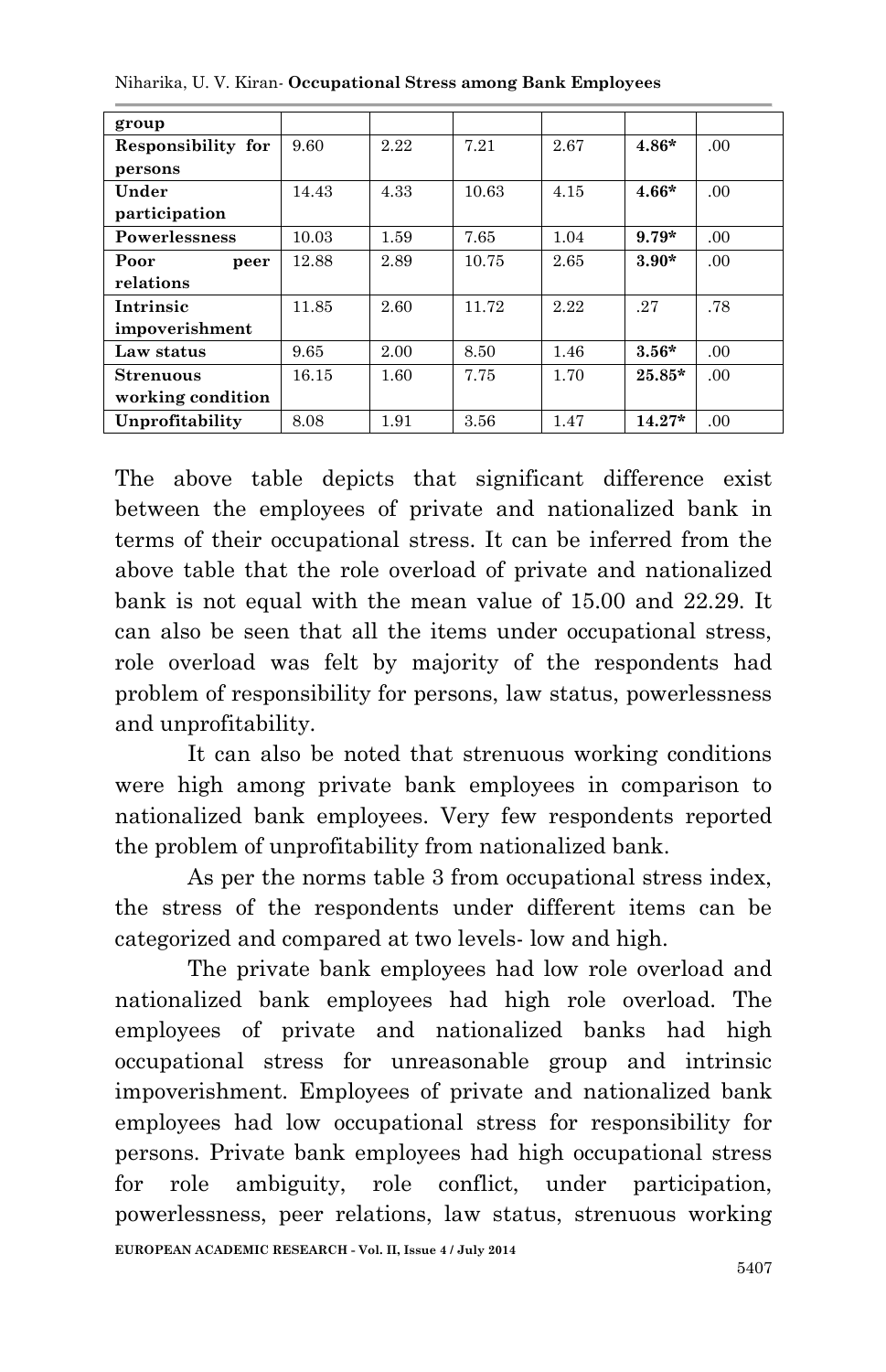condition and unprofitability; nationalized bank employees had low occupational stress for the same trends. Significant difference was seen in the stress of employees belonging to private & nationalized sectors.

|         |  |  |  | Table No. 2 Correlation of independent variables and occupational |
|---------|--|--|--|-------------------------------------------------------------------|
| stress. |  |  |  |                                                                   |

|                                          | Type of<br>bank                   | hierarc<br>hy              | Work<br>experienc<br>e | Role<br>Overloa<br>d     | Role<br>ambigui<br>ty         | Role<br>Conflict      | Unrea-<br>sonable<br>group    | Respon-<br>Sibility<br>For<br>persons | Under<br>Participa<br>tion | Power-<br>Lessness                   | Poor<br>Peer<br>relations | <b>Intrinsic</b><br>impoverish<br>ment | Law<br>statu<br>$\mathbf{S}$        | Strenuou<br>$\mathbf{r}$<br>Working<br>Conditio<br>$\mathbf{u}$ | Unprofitab<br>lity |
|------------------------------------------|-----------------------------------|----------------------------|------------------------|--------------------------|-------------------------------|-----------------------|-------------------------------|---------------------------------------|----------------------------|--------------------------------------|---------------------------|----------------------------------------|-------------------------------------|-----------------------------------------------------------------|--------------------|
| Type of bank                             |                                   |                            |                        |                          |                               |                       |                               |                                       |                            |                                      |                           |                                        |                                     |                                                                 |                    |
| Hierarchy                                | .017(.855)                        |                            |                        |                          |                               |                       |                               |                                       |                            |                                      |                           |                                        |                                     |                                                                 |                    |
| Work<br>experience                       | .077(.406)                        | .061(.50)<br>$\mathcal{D}$ | 1                      |                          |                               |                       |                               |                                       |                            |                                      |                           |                                        |                                     |                                                                 |                    |
| Role overload                            | $.664**$ (.00<br>$^{(0)}$         | .012(.89)<br>$\tau$        | .097(.290)             | 1                        |                               |                       |                               |                                       |                            |                                      |                           |                                        |                                     |                                                                 |                    |
| <b>Role ambiguity</b>                    | $-156(.090)$                      | .051(.57)<br>$\tau$        | .041(.660)             | .151(.09)<br>9)          |                               |                       |                               |                                       |                            |                                      |                           |                                        |                                     |                                                                 |                    |
| <b>Role</b> conflict                     | $.194*(.034)$                     | .003(.97)<br>1)            | .013(.885)             | .162(.07)<br>$\tau$      | $.613**$ <sub>(</sub><br>000) | 1                     |                               |                                       |                            |                                      |                           |                                        |                                     |                                                                 |                    |
| <b>Unreasonable</b><br>Group             | .152(.099)                        | .047(.60)<br>$\tau$        | .083(.364)             | $.476**$<br>000)         | .042(.64)<br>6)               | $.225*(.0)$<br>14)    | T                             |                                       |                            |                                      |                           |                                        |                                     |                                                                 |                    |
| <b>Responsibility</b><br>for persons     | ×.<br>$.408**$ $(.00$<br>$^{(0)}$ | .025(.78)<br>8)            | .015(.872)             | .164(.06)<br>4)          | $.491**$<br>000)              | 434(.00<br>$\theta$ ) | $-0.095$<br>(.303)            | T                                     |                            |                                      |                           |                                        |                                     |                                                                 |                    |
| Under<br>Participation                   | .394**(.00<br>$^{(0)}$            | $-0.031$<br>(.739)         | .042(.650)             | .041(.65)<br>5)          | $.444**$<br>000)              | $.491**$<br>000)      | $.482**(.000)$                | $.545**00$<br>00)                     | T                          |                                      |                           |                                        |                                     |                                                                 |                    |
| <b>Powerlessness</b>                     | $.669**0.00$<br>0)                | .093<br>(.312)             | $-0.046$<br>(.621)     | .406**(<br>000)          | $-0.38$<br>(.678)             | $.215*(.0)$<br>18)    | $-.066(.477)$                 | .122<br>(.184)                        | $.222*(.01)$<br>5)         | 1                                    |                           |                                        |                                     |                                                                 |                    |
| Poor peer<br><b>Relations</b>            | .339**(.00<br>$^{(0)}$            | .050(.59)<br>$\circ$       | .022(.810)             | .156(.08)<br>9)          | $.251**$ (<br>006)            | .105(.25)<br>3)       | $.280**$ (.002)               | $-174$<br>(.057)                      | $.418**0.0$<br>00)         | $.535**$ (.00<br>$\langle 0 \rangle$ | Τ                         |                                        |                                     |                                                                 |                    |
| Intrinsic<br>Impoverishment              | $-025$<br>(.785)                  | $.276**$ (.<br>002)        | .077(.405)             | .099(.28)<br>2)          | .132(.15)<br>$^{(1)}$         | .060(.51)<br>81       | $-105$<br>(.256)              | ٠<br>.115(.212)                       | 016(.858)                  | $.282**$ (.00<br>2)                  | $.323**$ (.0<br>00)       | T                                      |                                     |                                                                 |                    |
| Law status                               | .312** (.00<br>1)                 | .069(.45)<br>4)            | .040(.667)             | u<br>$.374**$ (<br>0001  | ٠<br>.121(.18)<br>9)          | .005(.95)<br>$\tau$   | $-037$<br>(.691)              | $.221*(.01)$<br>5)                    | $.389**(.0)$<br>00)        | $.241**(.00)$<br>8)                  | $.411**$ (.0<br>00)       | $.210*(.021)$                          | 1                                   |                                                                 |                    |
| <b>Strenuous</b><br>working<br>condition | .922**(.00<br>$^{(0)}$            | .035(.70<br>2)             | .101(.273)             | ٠<br>$.588**$ (<br>000)  | $.213*(.0)$<br>19)            | $.252**$ (<br>006)    | $-116$<br>(.208)              | $.474**$ (.0<br>00)                   | $.513**$ (.0<br>00)        | $.608**$ (.00<br>$^{(0)}$            | $.385**(.0)$<br>00)       | .139(.131)                             | $.463*$<br>$*(.00)$<br>0)           | 1                                                               |                    |
| Unprofitability                          | $.796**(.00$<br>$^{(1)}$          | .017(.85)<br>6)            | .066(.472)             | ٠<br>$.504**$ (.<br>0001 | $.234*(.0)$<br>10)            | $.207*(.0)$<br>23)    | $-224$ <sup>*</sup><br>(.014) | $.501**$ (.0<br>00)                   | $.415**$ $(0.015)$<br>00)  | .422**(.00<br>$^{(0)}$               | $.223*(.01)$<br>4)        | .084(.363)                             | $.511*$<br>$*(.00)$<br>$\mathbf{0}$ | $.827**$ (.0<br>00)                                             |                    |

\*\*. Correlation is significant at the 0.01 level (2-tailed).

\*. Correlation is significant at the 0.05 level (2-tailed).

Table no 2 shows the relationship between independent variables and various components of occupational stress. It is evident from the data that a positive significant relationship observed between type of bank and role overload. It is also observed that negative significant relationship between type of bank and role conflict, negative highly significant relationship between type of bank and responsibility for persons. It can also be observed that negative highly significant relationship observed between type of bank, powerlessness, peer relations, law status, strenuous working conditions, and unprofitability.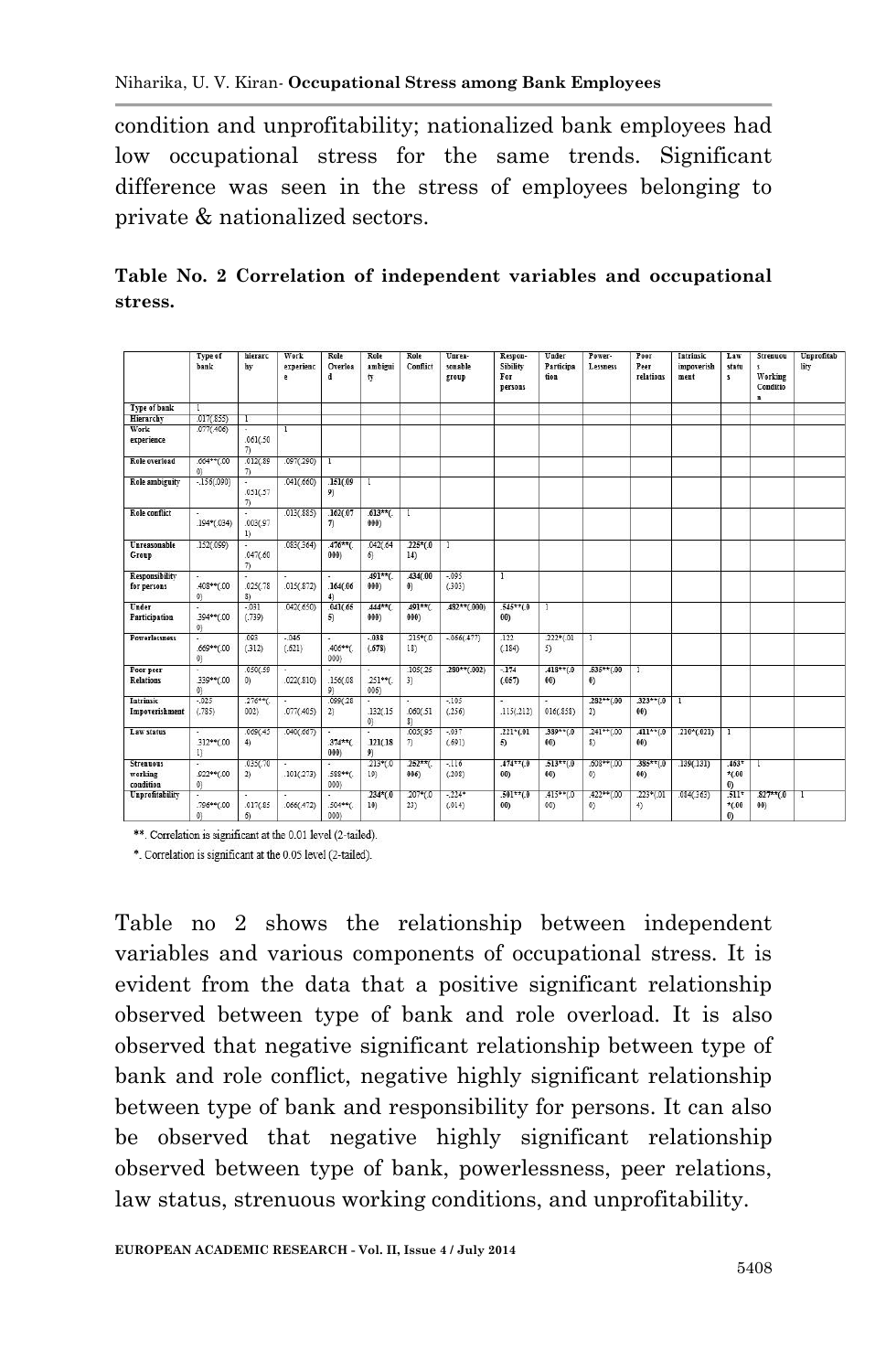It can also be found that positive highly significant relationship between hierarchy and intrinsic impoverishment. The negative highly significant relationship between role overload and powerlessness, law status, strenuous working conditions, unprofitability. Positive significant relationship observes between role conflict, unreasonable group, under participation, powerlessness, strenuous working conditions, unprofitability. It can also be observed that positive significant relationship between unreasonable group with under participation and unreasonable group with peer relations. A positive significant relationship also observed between responsibility for persons with under participation, strenuous working conditions, unprofitability. A highly positive significant relationship also be observes between strenuous working conditions and unprofitability.

# **Conclusion**

The private bank employees had high occupational stress due to strenuous working conditions, unreasonable group, role conflict, under participation, peer relations and intrinsic impoverishment in comparison to nationalized bank employees because of their heavy workload and work pressure to achieve their target. A positive highly significant relationship was observed between occupational stress and independent variables. Positive relationship was also observed between types of bank with role overload. Highly significant negative relationship also observes between independent variables and occupational stress. If organization encourages the implementation of programs and friendly policies they will be successful in reducing the turnover because work life balance practices can be helpful in attracting new employees (Beauregard et al. 2009). Organization must address at least three critical areas in order to create a healthy work environment that stimulates productivity. Companies must hire the right people, reduce excessive pressures, and help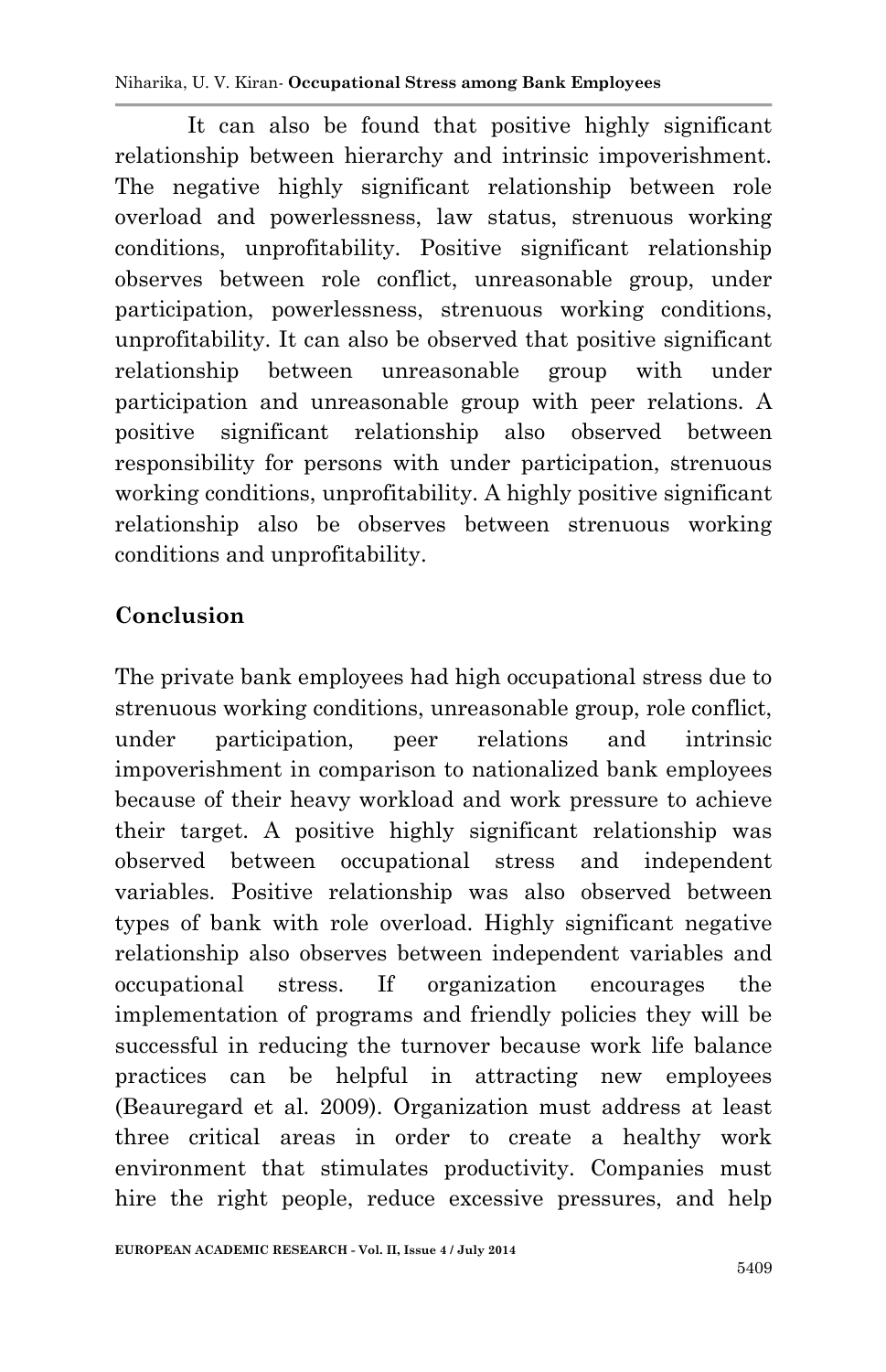employee's better cope with stress. When three strategies are implemented, the organization will more likely experience longterm success. Employees must carefully select candidates for all positions within the organization (Bernardi, 1997). The experience of workplace stress also depends on the way the person makes sense and perceives of their work environment.

#### **REFERENCES**

- Aadya and Kiran, U.V. 2013. "Occupational Stress of Women Workers in Unorganized Sector." *International Journal of Scientific and Engineering Research* 4(3): 3-13.
- Bano, B. and Jha, R. 2012. "Organizational role stress among public and private sector employees." *The Lahore journal of business* 23-26.
- Bhatt, R. J. 1998. "A Case study of job satisfaction among employees of leading Nationalized banks of Gujarat state"
- Dwivedi, P. and Kiran, U.V. 2013. "Occupational Health Hazards among Farm Women." *International Journal of Humanities and Social Science Invention* 2(7): 8-10.
- Jahan, T. and Kiran, U.V. 2013. "An evaluation of job satisfaction of nurses across working sector." *International Journal of Humanities and Social Science Invention* 2(6): 37-39.
- Kayastha, R. and Adhikary, P. R. 2012. "An analytical study of occupational stress on executive officers of Nepal." *International journal of academic research in business and social sciences* 2(4).
- Kumari, N. and Kiran, U.V. 2012. "Occupational Profile of Child labour in Chikankari Industry." *Advance Research Journal of Social Science* 3(2): 247-250.
- Srivastava, A.K. and Singh, A.P. 1976. *Manual of the occupational stress index.* Department of psychology, Banaras University Varanasi.